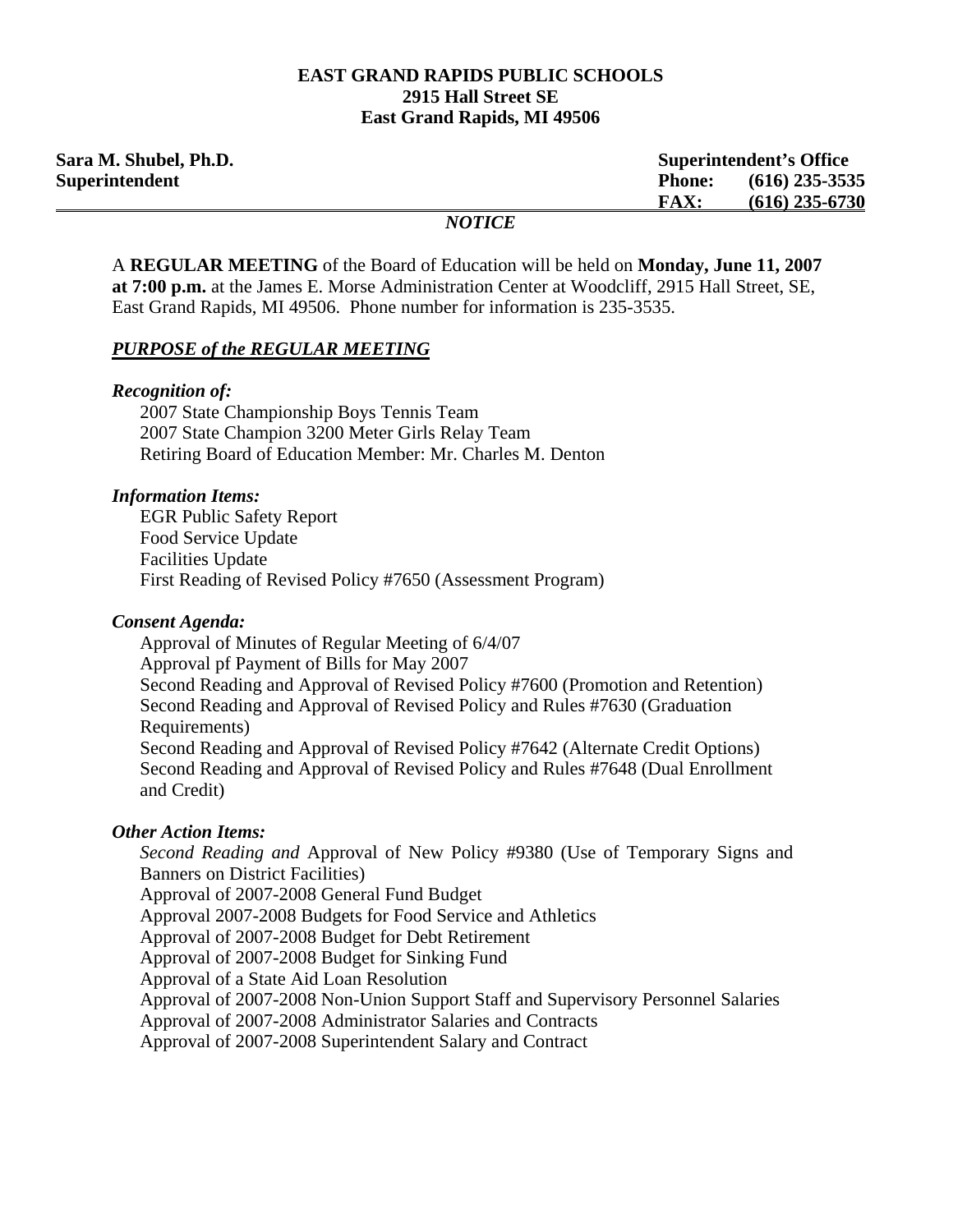## *Administrative Reports:*

**New Hires**  Strategic Plan Update Leadership Team Retreat Gifted/Talented Update Countywide Diversity Kick-Off – August 16, 2007

# *Board Reports:*

**Board Orientation Manual**  Athletic Facilities Committee Communications Committee

### Mr. Charles Denton, President East Grand Rapids Board of Education

- \* Minutes for this meeting will be available in the Superintendent's Office at 2915 Hall St. SE, East Grand Rapids, MI 49506. The phone number is 235-3535.
- \*\* If you plan to attend and have a special need and require accommodation to attend this meeting, please contact Dr. Sara Shubel at 235-3535 aht 06/07/07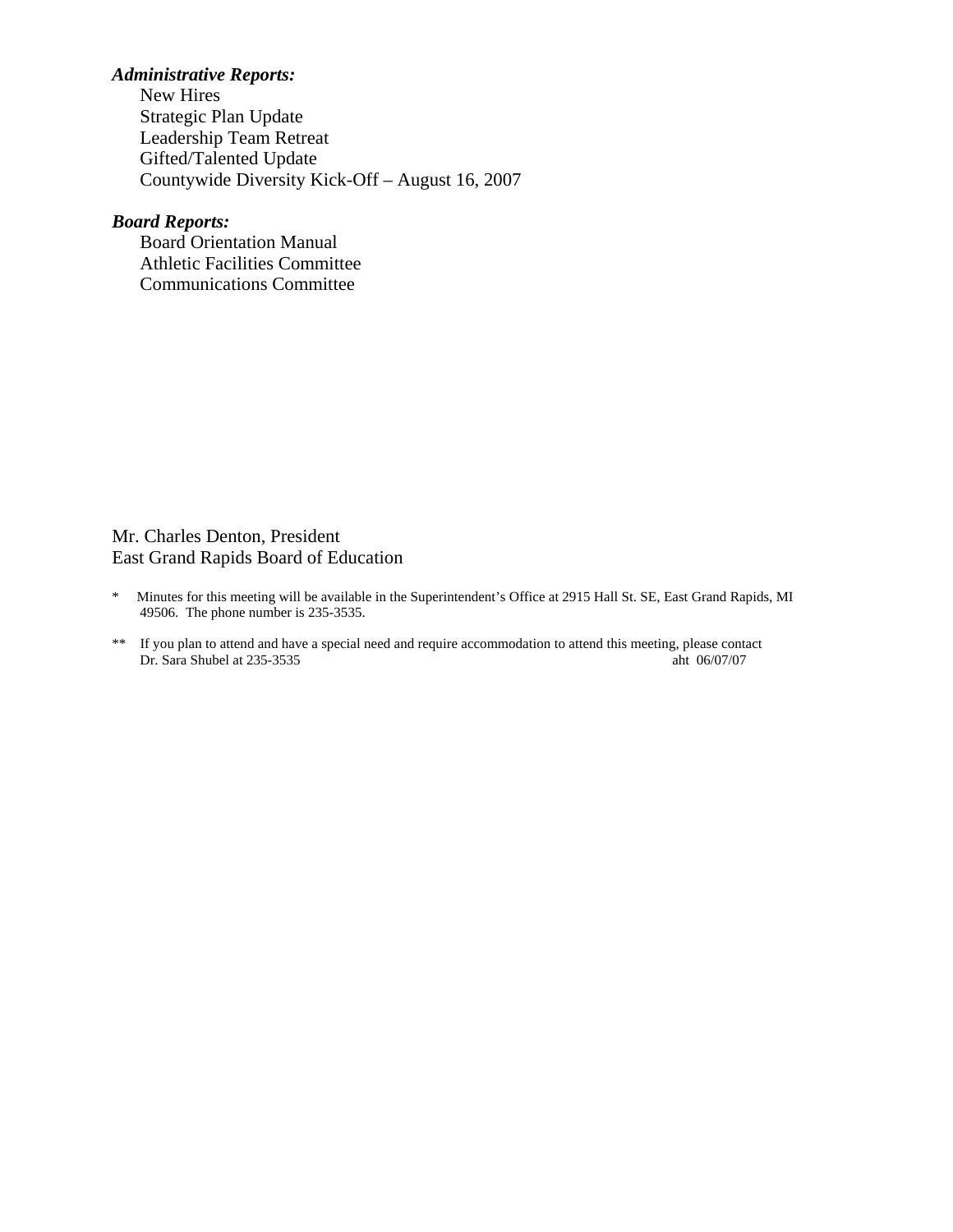*Our Mission:* 

# *Educating and inspiring each student to navigate*

## *successfully in a global community.*

# EAST GRAND RAPIDS PUBLIC SCHOOLS Kent County, Michigan

**REGULAR Meeting of the East Grand Rapids Board of Education** James E. Morse Administration Center at Woodcliff,

2915 Hall SE, East Grand Rapids, MI 49506 Phone 616-235-3535.

# **Monday, June 11, 2007**

# **Community Board Room**

## **7:00 p.m.**

# **AGENDA**

- 1. Meeting Called to Order
- 2. Acknowledgment of Guests
- 3. Public Comments
- 4. Recognition of:
	- A. 2007 State Championship Boys Tennis Team
	- B. 2007 State Champion 3200 Meter Girls Relay Team
	- C. Retiring Board of Education Member: Mr. Charles M. Denton
- 5. Board Secretary's Report Communications to and from the Board Mrs. Trierweiler
- 6. EGREA President's Report Mrs. Nancy McSkimming

## *Information Items*

- 7. EGR Public Safety Report Chief Mark Herald
- 8. Food Service Update (Enclosure #8) Mr. Jeff Sisson
- 9. Facilities Update Mr. Camp
- 10. First Reading of Revised Policy #7650 (Assessment Program) (Enclosure #10)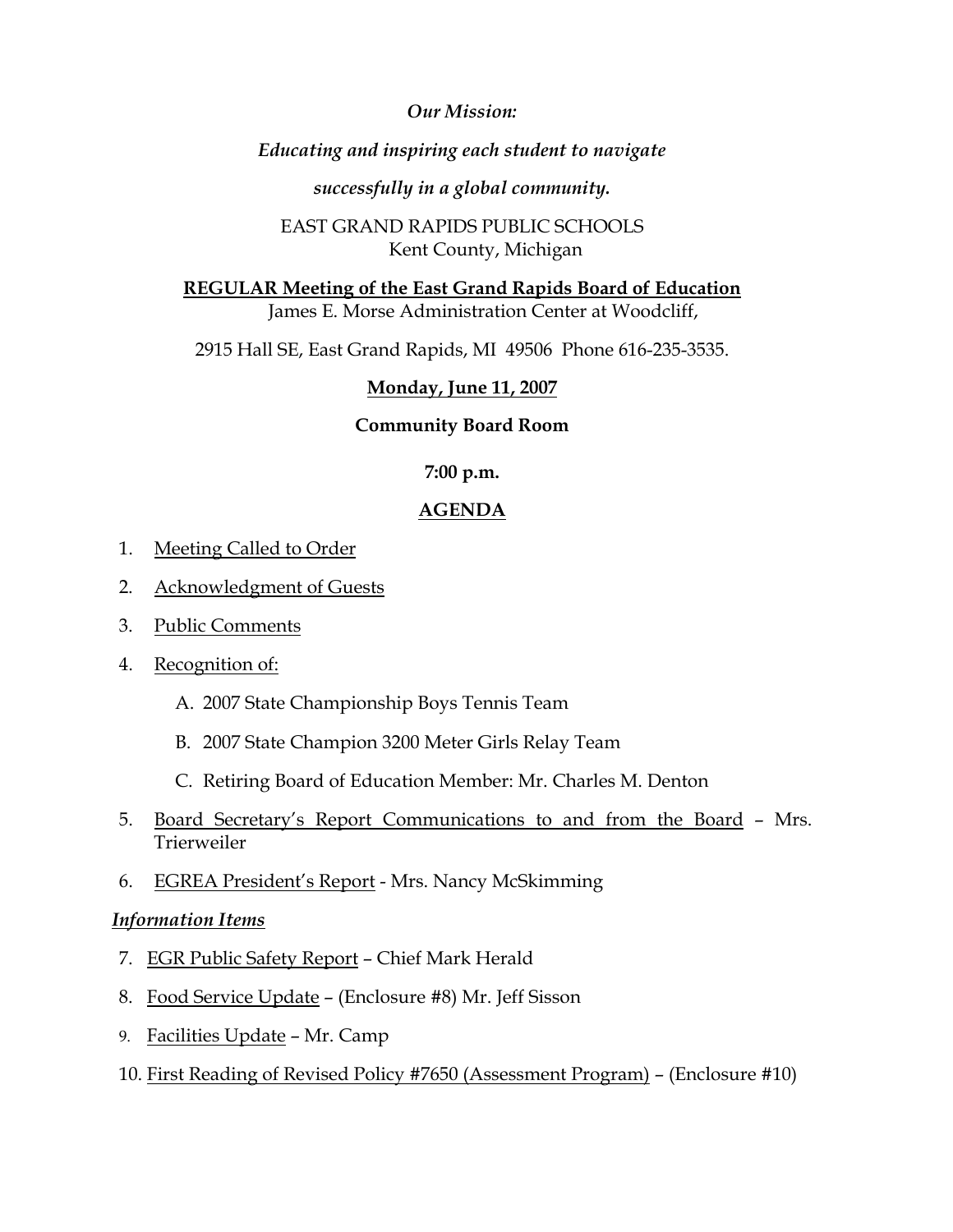## *Action Items – Consent Agenda:*

| Background: | In order to save time during the meeting, we are using a  |  |  |
|-------------|-----------------------------------------------------------|--|--|
|             | Consent Agenda. Items in the Consent Agenda include       |  |  |
|             | those that are considered routine or have been previously |  |  |
|             | discussed by the Board of Education. Any Board            |  |  |
|             | Member may request to have any item removed for a         |  |  |
|             | separate discussion and vote.                             |  |  |
|             |                                                           |  |  |

- Recommendation: Motion to approve items in the Consent Agenda Numbers \_11\_ through \_16.
- 11. Approval of Minutes of REGULAR MEETING of 6/04/07 (Enclosure #11)
- 12. Approval of Payment of Bills for May 2007 (Enclosure #12)
- 13. Second Reading and Approval of Revised Policy #7600 (Promotion and Retention) (Enclosure #13)
	- Background: The first reading of revised policy #7600 was on the June 4, 2007 agenda.
	- Recommendation: Approval of updated policy #7600 as recommended by the Policy Committee and the Superintendent.
- 14. Second Reading and Approval of Revised Policy and Rules #7630 (Graduation Requirements) (Enclosure #14)
	- Background: The first reading of revised policy and rules #7630 was on the June 4, 2007 agenda.
	- Recommendation: Approval of updated policy and rules #7630 as recommended by the Policy Committee and the Superintendent.
- 15. Second Reading and Approval of Revised Policy #7642 (Alternative Credit Options) (Enclosure #15)
	- Background: The first reading of revised policy #7642 was on the June 4, 2007 agenda.
	- Recommendation: Approval of updated policy #7642 as recommended by the Policy Committee and the Superintendent.
- 16. Second Reading and Approval of Revised Policy and Rules #7648 (Dual Enrollment and Credit) (Enclosure #16)

 Background: The first reading of revised policy and rules #7648 was on the June 4, 2007 agenda.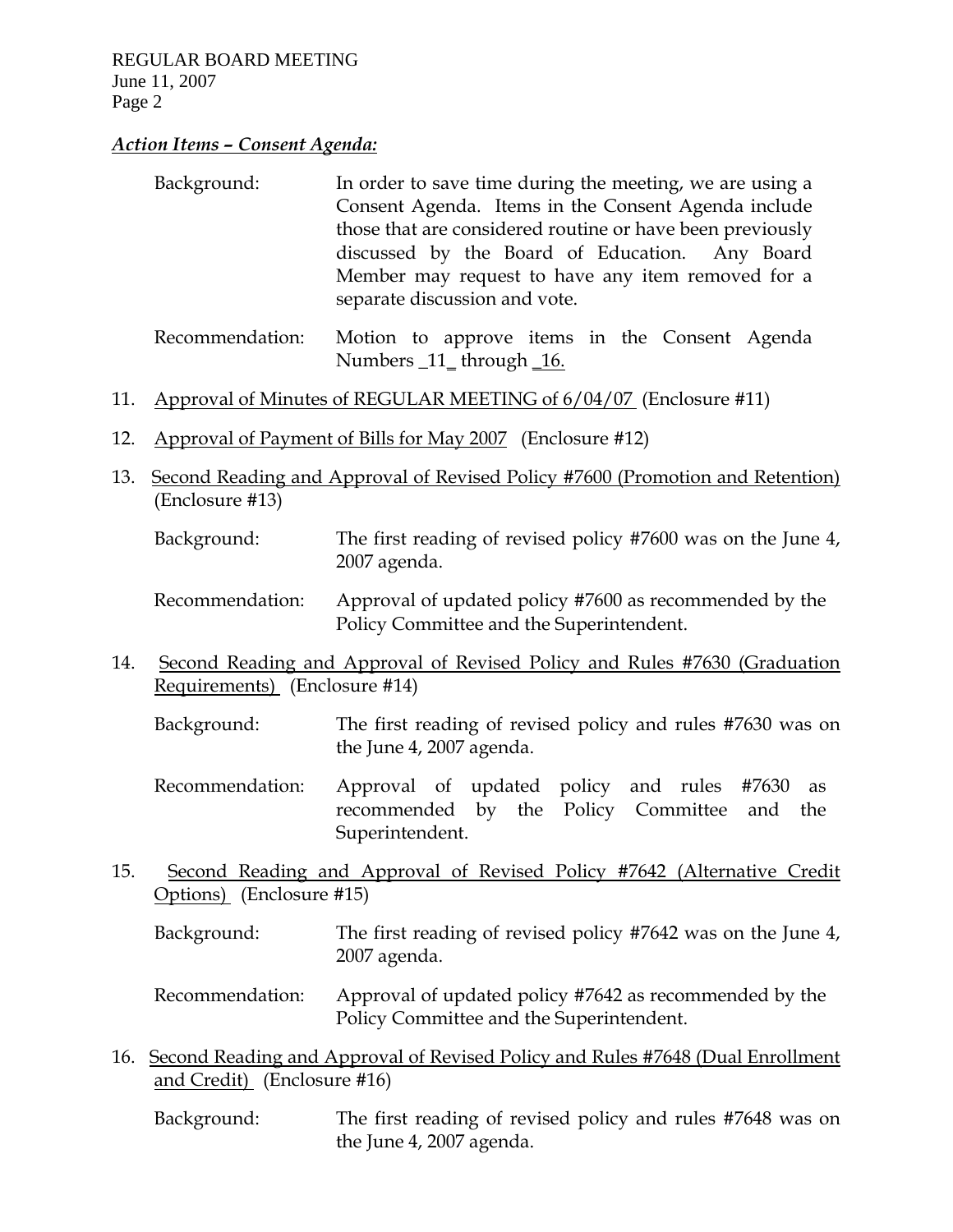Recommendation: Approval of updated policy and rules #7648 as recommended by the Policy Committee and the Superintendent.

## *Other Action Items:*

- 17. Second Reading and Approval of New Policy #9380 (Use of Temporary Signs and Banners on District Facilities) (Enclosure #17)
	- Background: The first reading of new policy #9380 was on the June 4, 2007 agenda.
	- Recommendation: Approval of new policy #9380 as recommended by the Policy Committee and the Superintendent.
- 18. Approval of 2007-2008 General Fund Budget (Enclosure #18)
	- Background: The Board of Education is required to adopt a budget for the General Fund for 2007-2008 prior to June 30, 2007. Our process has been ongoing since last September. The Finance Committee has reviewed the final document.
	- Recommendation: Motion to approve the 2007-2008 General Fund Budget as presented.
- 19. Approval of the 2007-2008 Budgets for Food Service and Athletics (Enclosure #19)
	- Background: The State of Michigan requires separate budgets for Food Service and Athletics.
	- Recommendation: Motion to approve the 2007-2008 Budgets for Food Service and Athletics per Enclosure #19.
- 20. Approval of the 2007-2008 Budget for Debt Retirement (Enclosure #20)
	- Background: The State of Michigan requires an individual budget for Debt Retirement.
	- Recommendation: Motion to approve the 2007-2008 Budget for Debt Retirement per Enclosure #20.
- 21. Approval of the 2007-2008 Budget for the Sinking Fund (Enclosure #21)
	- Background: The State of Michigan requires an individual budget for the Sinking Fund.
	- Recommendation: Motion to approve the 2007-2008 Budget for the Sinking Fund per Enclosure #21.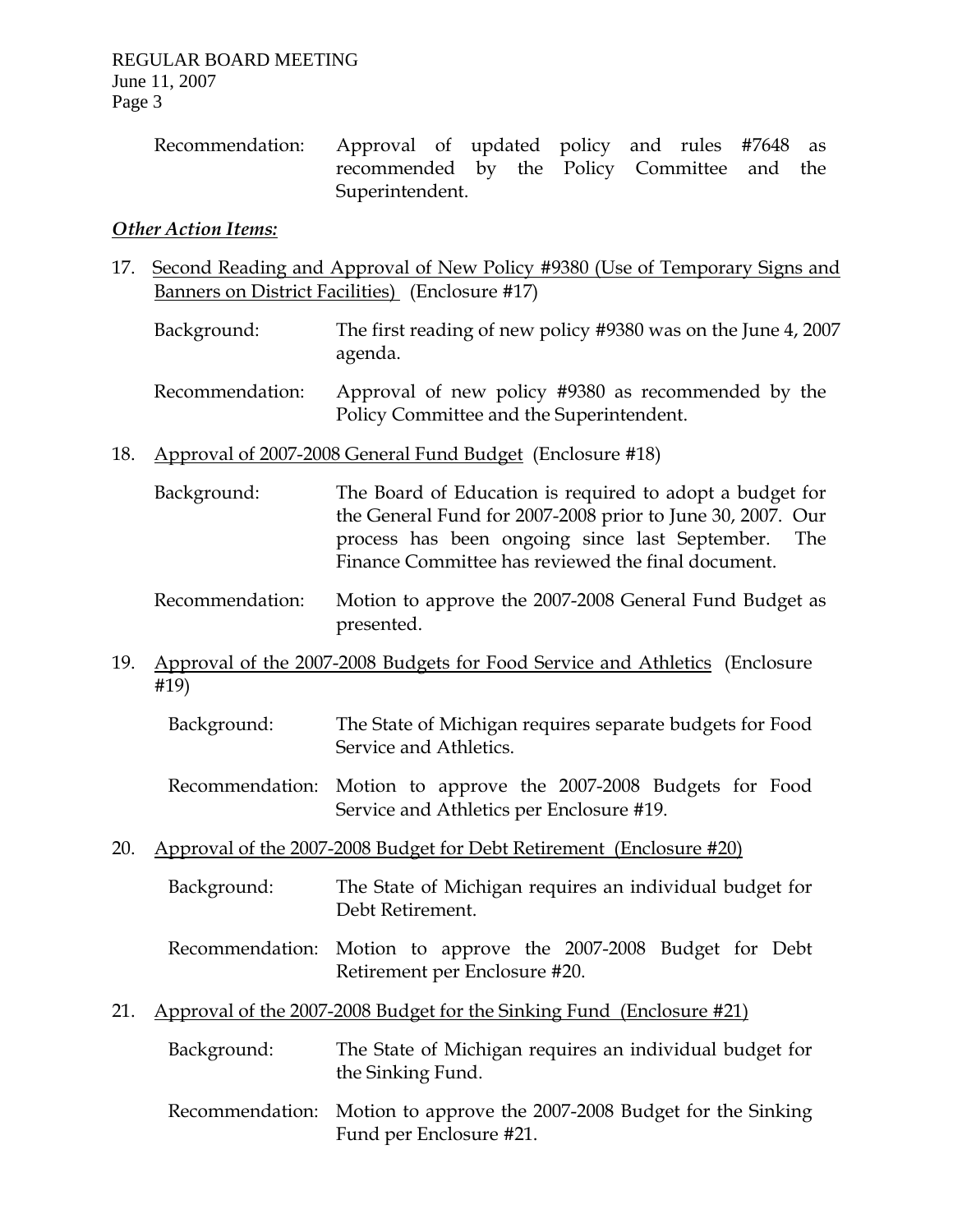## 22. Approval of a State Aid Loan Resolution (Enclosure #22)

- Background: The district borrows annually from the State to ensure positive cash flow in the General Fund. This loan is required due to the fact that district State Aid payments do not begin until October.
- Recommendation: Motion to approve the attached resolution authorizing the district to borrow funds in anticipation of State Aid.

## 23. Approval of 2007-2008 Non-Union Support Staff and Supervisory Personnel Salaries

- Background: The Superintendent recommends and the Personnel Committee supports a 2.75% increase for Non-Union support Staff and Supervisory Personnel for the 2007- 2008 school year.
- Recommendation: Motion to approve a 2.75% increase for Non-Union Support Staff and Supervisory Personnel as recommended by the Superintendent and supported by the Personnel Committee.
- 24. Approval of the 2007-2008 Administrator Salaries and Contracts (Enclosure #24)
	- Background: The Superintendent and the Personnel Committee recommend the salaries and contracts for administrators as presented in Enclosure #24.
	- Recommendation: Motion to approve the salary schedule and contracts as recommended by the Superintendent and the Personnel Committee.
- 25. Approval of Salary for the Superintendent for 2007-2008 (Enclosure #25)
	- Background: The Personnel Committee is recommending contract and salary provisions for the Superintendent per Enclosure #25.
	- Recommendation: Motion to approve the contract and salary provisions for the Superintendent as recommended by the Personnel Committee in Enclosure #25.